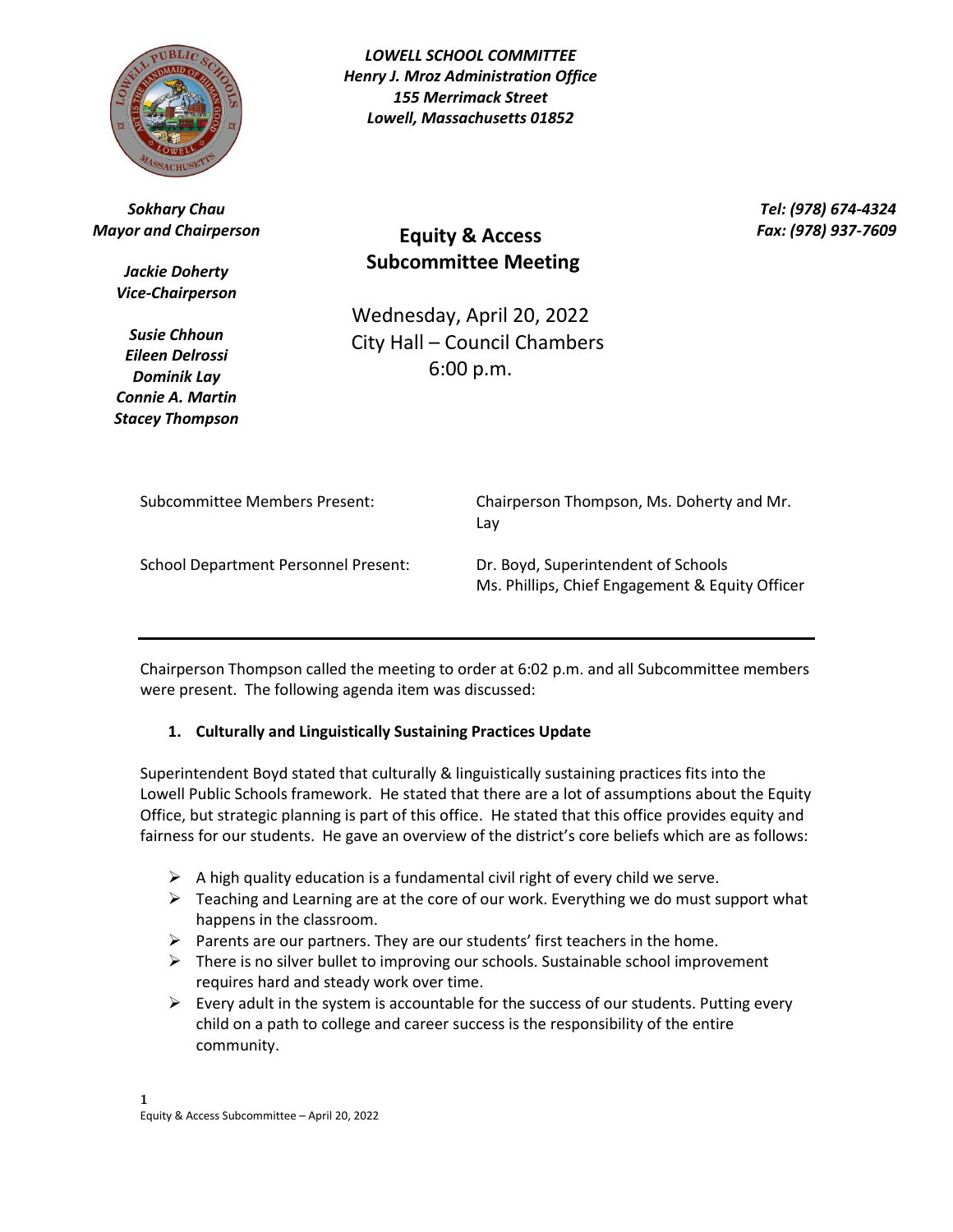Dr. Boyd stated that the district's fundamental commitment is to equity and to eliminate the racial, ethnic and linguistic achievement and opportunity gaps among all students. He stated that the districts goal is to provide equitable funding and resources among the district's diverse schools and engage all families with courtesy, dignity, respect and cultural understanding. He spoke about opportunity gaps, language access, diversity hiring and culturally and linguistically sustaining practices and stated that these are independent, but also interrelated. He stated the following next steps:

- $\triangleright$  Continue collaboration with internal and external stakeholders to refine and finalize the LPS DEI Model School Dashboard ahead of district-wide rollout in summer/fall 2022.
- $\triangleright$  Update school-by-school staffing opportunity analyses and continue collaboration with labor unions to further refine recruitment and retention incentives ahead of SY22/23 hiring.
- $\triangleright$  Continue collaboration with school leaders and school-site councils on QIP development and CLSP goal setting.
- $\triangleright$  Align all performance management tools, protocols and processes with the district's overarching strategic plan for improvement through continued collaboration with UMASS Lowell.
- $\triangleright$  Implement phase 2 of the LPS multi-year, cross-disciplinary CLSP plan.

Ms. Phillips addressed the subcommittee and stated equity needs to be at the top level throughout the organization and it was good to hear the Superintendent address these issues. She stated that sustaining practices means sustaining all practices as well as maintaining languages and maintaining an individual's language is equally important. She stated that it's not easy to do this work and that everyone is on a different level on the continuum. She stated that the most successful training is onsite and embedded in the practice. She stated that we need to identify bias and every teacher should be doing self-reflection and that a lot of times bias isn't intentional. She stated that adding the Coordinator of Culturally and Linguistically Sustaining Practices is an important role and will provide more support to schools and can bring the adaptive piece as well as the technical piece. She stated that she would ask the position be taken out of the Suspense Account.

Mr. Lay asked Ms. Phillips if this person would be working with teachers and if this job is a permanent position.

Ms. Phillips stated that we won't to be able to reach every teacher, but the Coordinator can meet with school teams to help and support the facilitation. She stated that some schools may need more extensive training than others. She stated that one (1) position isn't really enough, but it's a start. The funding for this position is available and there is a need for it. She stated that training can be done to see if teachers understand bias.

Superintendent Boyd stated that he will be recommending that the salary come out of the general fund and stated that there is an increased need for this position and for sustainability reasons will not be using the ESSER funds.

Ms. Doherty stated that she is very much in favor of this work and from what she's seen, and it's very impressive to hear what our teachers have learned. She stated that we need professional trainers with the expertise to lead those meetings. She stated that she has questions about the dashboard and that it needs to be hard data. She stated that the data needs to include